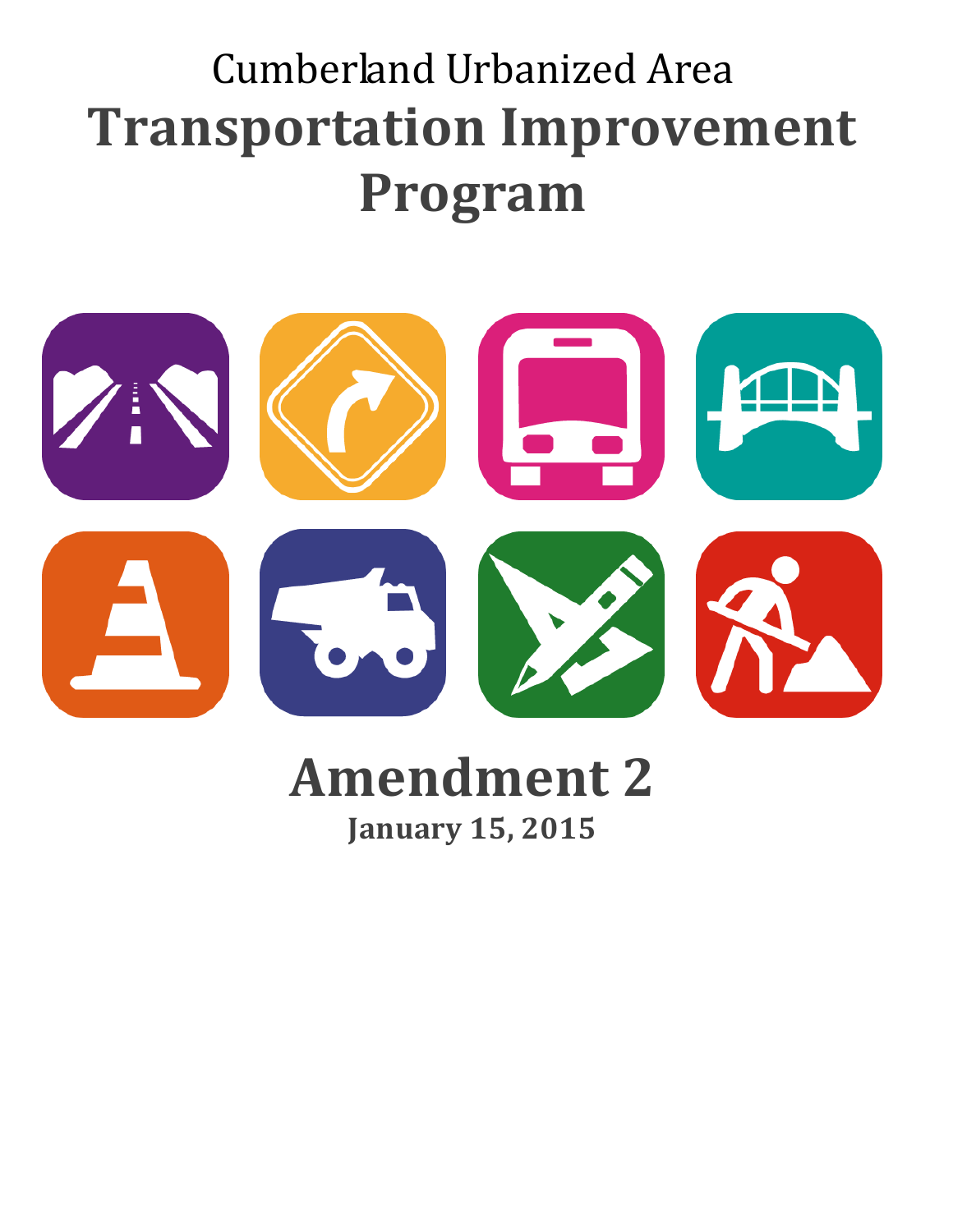#### **RESOLUTION**

#### *No. 15-3*

Resolution approving the Fiscal Year 2014- 2019 Transportation Improvement Program:

WHEREAS, the Cumberland Area Metropolitan Planning Organization was establishes to manage and provide policy direction to the Unified Planning Program in accordance with Federal requirements, and the Allegany County Commissioners have been designated as the Metropolitan Planning Organization for this area as approved by the Maryland Governor Harry Hughes on May 17, 1982; and

WHEREAS, the staff of the Maryland Department of Transportation and the Allegany County Department of Community Services, have together prepared the Transportation Improvement Program for Fiscal Year 2014 – 2019 in compliance with applicable Federal programs and regulations.

WHEREAS, the Small Urban Transit System Operating Assistance for transit services provided by Allegany County has a cost of \$4,254,816.00; and

WHEREAS, the Small Urban Transit System Capital Assistance for transit services provided by Allegany County has a cost of \$1,253,924.00; and

NOW, THEREFORE, BE IT RESOLVED that the Allegany County Commissioners acting as the Cumberland Area Metropolitan Planning Organization approves the Revised Fiscal Year 2014 – 2019 Transportation Improvement Program, and will keep the record open for thirty day to allow for any additional public comments.

ADOPTED THIS 15th day of January, 2015.

County Commissioners of Allegany County, Maryland

 $\mu$ rian  $\ell$   $\nu$ alar $\mu$ 

William R. Valentine, President

 $\mu$  bell  $\nu$   $\nu$  bell

*Creade V. Brodie, Jr., Commissioner*

 $\frac{1}{2}$   $\frac{1}{2}$   $\frac{1}{2}$   $\frac{1}{2}$   $\frac{1}{2}$   $\frac{1}{2}$   $\frac{1}{2}$   $\frac{1}{2}$ Jacob C. Shade, Commissioner

ATTEST:  $\left(\left(\mathbb{R}^N\right)\right)$ 

David A. Eberly County Administrator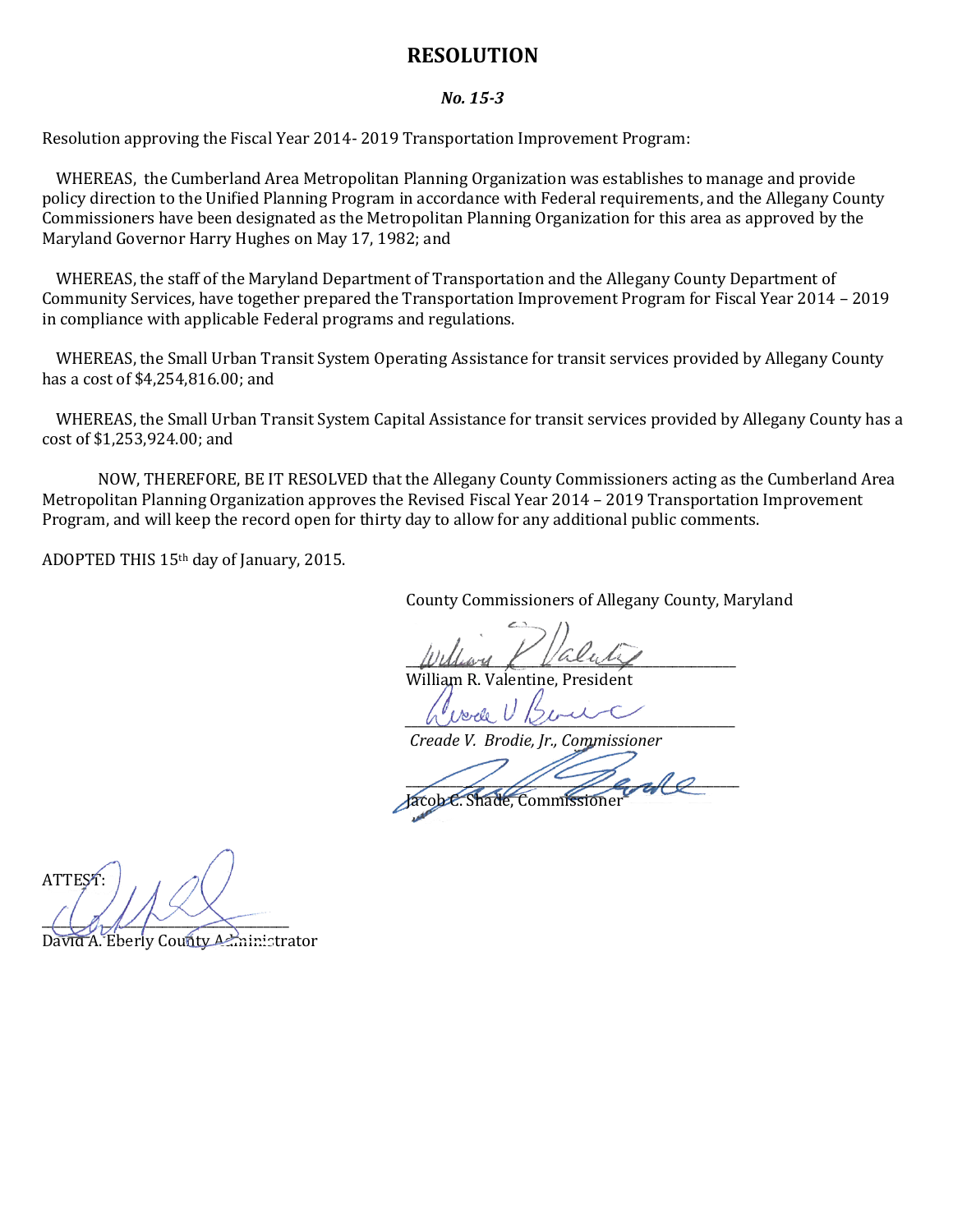### **CUMBERLAND METROPOLITAN PLANNING ORGANIZATION FY 2014-2017**

#### **TRANSPORTATION IMPROVEMENT PROGRAM OPERATING**

| Project Code                   |                                                                                                            |          | STIP#                                                                 |  |  |  |  |  |
|--------------------------------|------------------------------------------------------------------------------------------------------------|----------|-----------------------------------------------------------------------|--|--|--|--|--|
| Project Name                   | <b>Operating Assistance Small Urban</b><br><b>Transit System (Allegany County)</b><br>Transit) Amendment 2 |          |                                                                       |  |  |  |  |  |
| <b>Improvement Description</b> |                                                                                                            |          | Operating Assistance for transit services provided by Allegany County |  |  |  |  |  |
| Responsible Agency             |                                                                                                            | MDOT/MTA |                                                                       |  |  |  |  |  |
| Funding                        | Various                                                                                                    | Ratio    | Variable                                                              |  |  |  |  |  |

*Comments*

| Funding         | Funding | FY 2014                  | FY 2015   | FY 2016   | FY 20117  | FY 2014- FY 2017 |
|-----------------|---------|--------------------------|-----------|-----------|-----------|------------------|
| Type            | Source  |                          |           |           |           |                  |
| Section<br>5307 | Federal | 436,584                  | 517,181   | 517,181   | 517,181   | 2,150,127        |
|                 | State   | 246,268                  | 246,251   | 246,251   | 246,251   | 985,021          |
|                 | Local   | 212,339                  | 325,940   | 325,940   | 325,940   | 1,190,159        |
| Section<br>5311 | Federal | 3,190                    | 3,190     | 3,190     | 3,190     | 12,760           |
|                 | State   | $\overline{\phantom{0}}$ |           |           |           |                  |
|                 | Local   | 3,190                    | 3,190     | 3,190     | 3,190     | 12,760           |
| <b>SSTAP</b>    | Federal |                          |           |           |           |                  |
|                 | State   | 140,526                  | 141,544   | 141,544   | 141,544   | 565,158          |
|                 | Local   | 129,716                  | 128,698   | 128,698   | 128,698   | 515,810          |
| <b>ADA</b>      | Federal |                          |           |           |           |                  |
|                 | State   | 68,891                   | 68,891    | 68,891    | 68,891    | 275,564          |
|                 | Local   | 45,927                   | 45,927    | 45,927    | 45,927    | 183,708          |
| Total           |         | 1,286,631                | 1,286,631 | 1,286,631 | 1,286,631 | 5,413,795        |

MPO Approval

**Original Page:** Error! Reference source not found. **Page 24**

**Amendment 2 – Additional Funding for Transit Operating for FY 2015 through FY 2017**